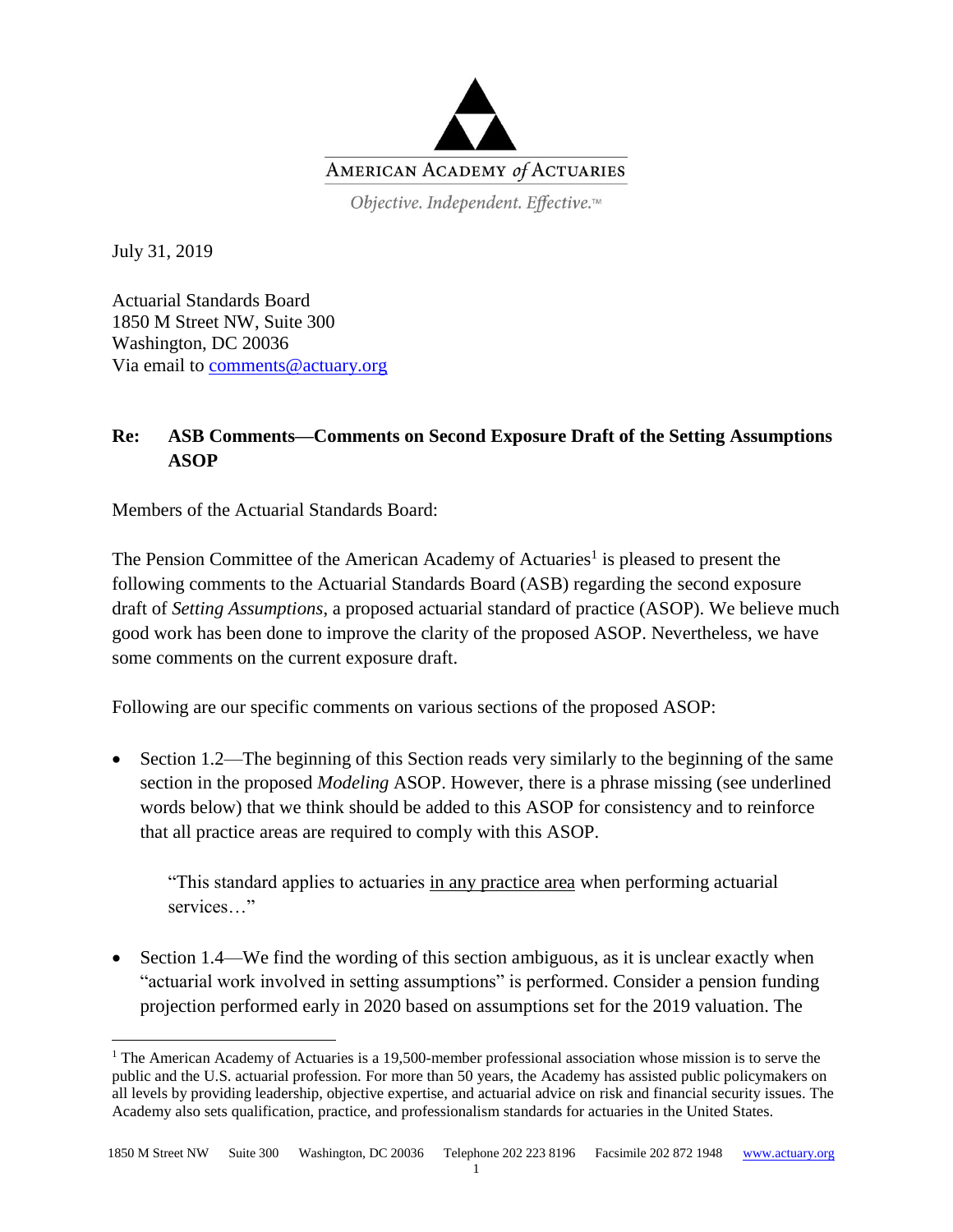work involved in setting the assumptions could reasonably be considered to be performed on any one of a number of dates: the date the funding valuation was finalized, the date the actuary decided to use the funding valuation assumptions for the projection, the date the reviewing actuary agreed the 2019 assumptions remained appropriate for the projection, or as late as the date the final actuarial communication was issued—as up to that point, the assumptions could have been changed. We suggest this section be changed to reference the date the report is issued because that is that date when the selected assumptions are finalized.

- Section 2.1—Many assumptions are not a single value. For example, a mortality assumption for a pension plan is generally a set of values. Therefore, we suggest the beginning of this definition be changed to something like "A value or set of values…" or "A numerical representation…"
- Section 2.2—The definition of "Data" in this exposure draft is not consistent with the definition in the fourth exposure draft of the proposed ASOP on modeling, although it does match exactly the definition in ASOP No. 23, *Data Quality*. We believe the existence of multiple definitions of the same word in different ASOPs may lead to unnecessary confusion within the actuarial community. We understand that the *Modeling* ASOP is outside of the purview of the Assumptions Task Force, but we suggest that the ASB conform the definitions of "Data" among different ASOPs as closely as possible. Ideally, a single definition of "data" would appear in ASOP No. 1, unless there is a compelling reason to maintain separate definitions.
- Section 3.1—The proposed ASOP does not discuss several general characteristics of assumptions that we think are very important and are included in Pension ASOP Nos. 27 and 35. While these are all things that might fall under the category of an actuary's professional judgment (Section 3.4(b) of this proposed ASOP), we feel it is important to clarify to the actuarial community that these are general characteristics of assumptions that the actuary should consider when using their professional judgment.
	- ‒ Characteristics of the measurement—although Section 3.1(a) includes the purpose of the measurement, there are characteristics of the obligation being measured using the assumptions that are unrelated to the purpose that we think should be considered, for example, the period over which the measurement is being made. (See proposed ASOP No. 27, Section 3.2(b) and proposed ASOP No. 35, Section 3.2.1(c) for examples of wording.)
	- ‒ Materiality of the assumption to the measurement—we think the balance between refined assumptions and materiality is a very important consideration. (See proposed ASOP No. 27, Section 3.5.2 and proposed ASOP No. 35, Section 3.10.2 for examples of wording.)
	- ‒ Cost of using a refined assumption—we also think there is a balance to be considered between developing a more refined assumption and the cost to develop that refined

 $\mathcal{D}$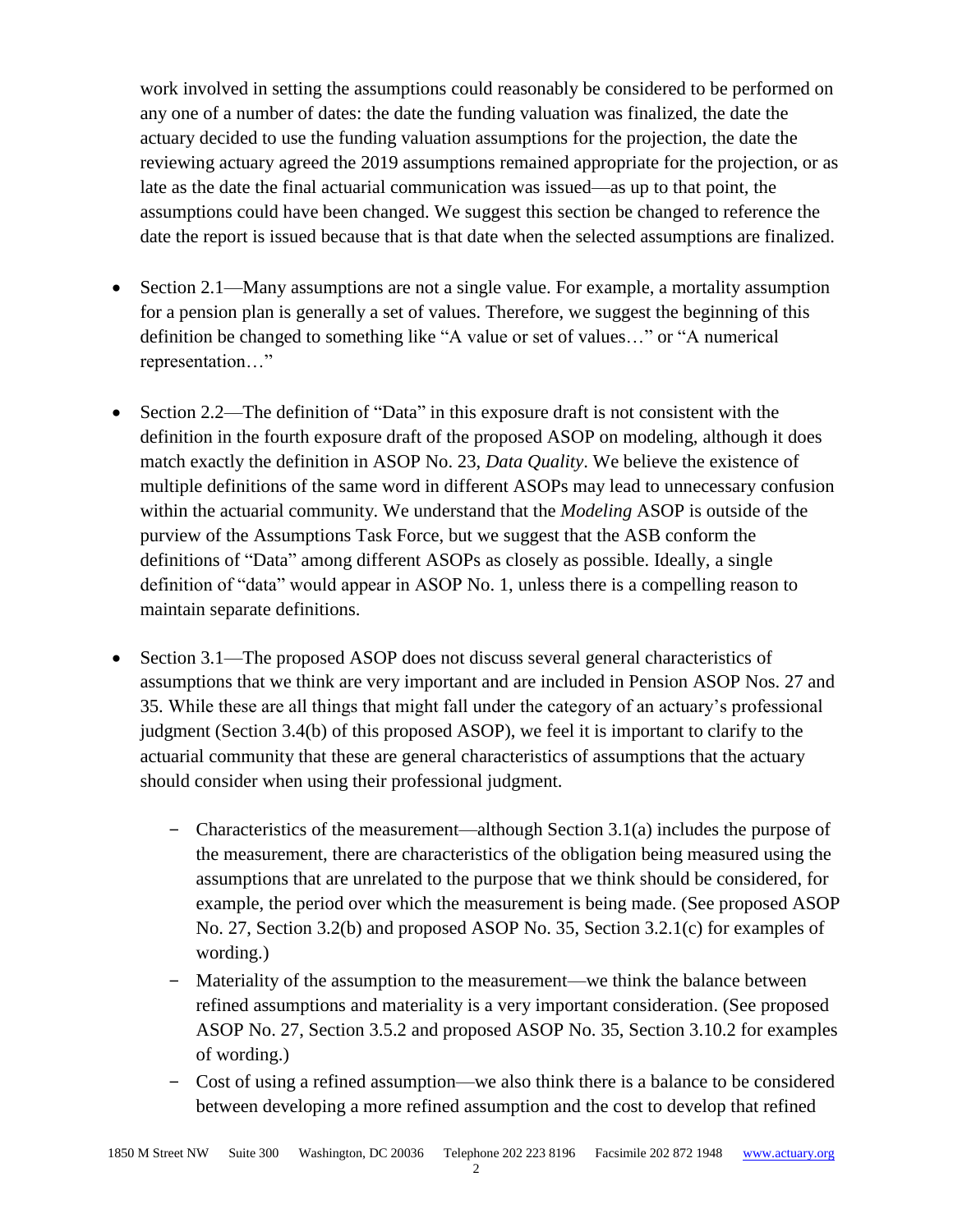assumption. (See proposed ASOP No. 27, Section 3.5.3 and proposed ASOP No. 35, Section 3.10.3 for examples of wording.)

- ‒ Rounding—we think there should be some guidance that allows the actuary to use rounding as long as the rounding technique is unbiased or not material. (See proposed ASOP No. 27, Section 3.5.4 for an example of wording.)
- ‒ Changes in circumstances—although assumptions should be set as of the measurement date, the actuary may know of changes that occur after the measurement date. The ASOP should clarify that the actuary can, but is not required, to use the knowledge of changes in circumstances. (See proposed ASOP No. 27, Section 3.5.5 and proposed ASOP No. 35, Section 3.10.5 for examples of wording.)
- ‒ Range of assumptions—we think it is also important to recognize that there could be a range of reasonable assumptions and that an actuary may select different assumptions for different measurements. (See proposed ASOP No. 27, Section 3.6.2 and proposed ASOP No. 35, Section 3.3 for examples of wording.)
- ‒ Reviewing assumptions—although the proposed ASOP has a lot of information about setting assumptions, assumptions should not be set and then used indefinitely. We think that guidance about reviewing assumptions is important to provide to actuaries to encourage them to consider periodically reviewing old assumptions. (See proposed ASOP No. 27, Section 3.13 and proposed ASOP No. 35, Section 3.8 for examples of wording.) The information date concept on its own is not sufficient as the language in the exposure draft does not suggest any particular timeframe for updating the information date.
- Section 3.1(a)—We suggest the use of "purpose" here be changed to "Intended Purpose" for consistency with other ASOPs, such as the proposed *Modeling* ASOP. This change should also be considered in other places in the proposed ASOP, such as in sections 3.3, 3.4(a), 3.4(d), and 3.11.
- Section 3.2(a)—This section states that the actuary should consider using "actual experience" to set assumptions, but it isn't clear to which actual experience this section refers. How does this actual experience differ from the "other relevant and sufficiently reliable" experience in 3.2(b)?
- Section 3.3—Another important consideration in setting a margin is the inherent variability in the assumption itself. For example, if the annual return was certain to be 5% over the relevant time period for a particular asset, then it would not be appropriate to add a margin to that assumption. However, if the return is not certain, then the any single return assumption would represent merely one point in a distribution of possible outcomes. If 5% is the median of that distribution, instead of a single expected return, it may be appropriate for some purposes to add a margin by assuming a return that is lower than the median return. This consideration is not captured by 3.3(a), which relates only to uncertainty attributable to lack

3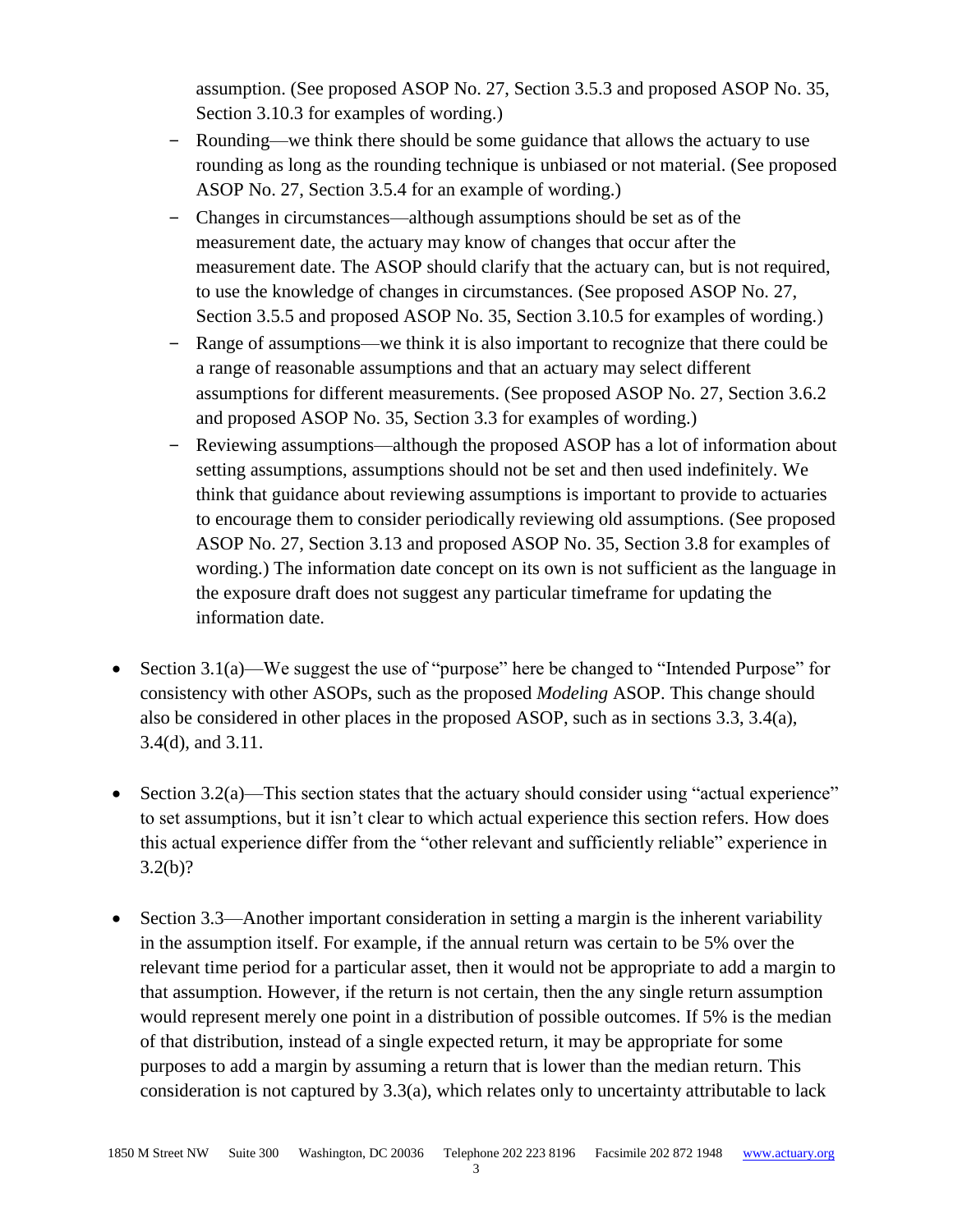of underlying data, nor is it captured by 3.3(b), which relates to differences in the degree of uncertainty that varies by time period. While the current language does not prohibit the actuary from considering factors other than those listed, we think that such an important factor should be mentioned explicitly.

- Section 3.4(d)—Actuaries often need to set assumptions that they know are biased when assessing risk. For example, the assumptions used in stress testing should be biased. We believe the language should be modified to reflect this situation, just as the language is already modified to reflect instances when margin is included. We suggest appending to the current language a phrase such as "or when alternative assumptions are used for the assessment of risk" consistent with the wording in ASOP Nos. 27 and 35.
- Section 3.5—This section discusses consistency requirements when the actuary is setting assumptions for which the actuary is taking responsibility. However, under the ASOPs, an actuary can't set an assumption without taking responsibility for it; the phrasing of this sentence suggests that there might be assumptions set by the actuary other than those for which the actuary is taking responsibility. (Actuaries may *use* assumptions without taking responsibility for them, but only if the assumptions were set by another party and the actuary properly discloses the reliance.)

We suggest the language closely mirror the language in the latest exposure drafts of ASOP Nos. 27 and 35:

"If the assignment requires the actuary to set multiple **assumptions**, the actuary should select assumptions that are consistent with the other assumptions selected by the actuary, unless an assumption considered individually is not material.

The actuary is not required to select assumptions that are consistent with assumptions not selected by the actuary."

• Section 3.6—We believe this section should be deleted. Section 3.4 of the proposed ASOP requires assumptions to be reasonable individually, and Section 3.5 requires that assumptions set by the actuary be consistent with other assumptions set by the actuary. We believe these two requirements in tandem will generally produce an assumption set that is reasonable in the aggregate. We also believe that the aggregate reasonableness of a set of assumptions can't be assessed by simply looking at the assumptions themselves. Rather, the actuary can only assess the reasonability of a set of assumptions by looking at the output of a model based on that assumption set. As such, the requirement for aggregate reasonability more properly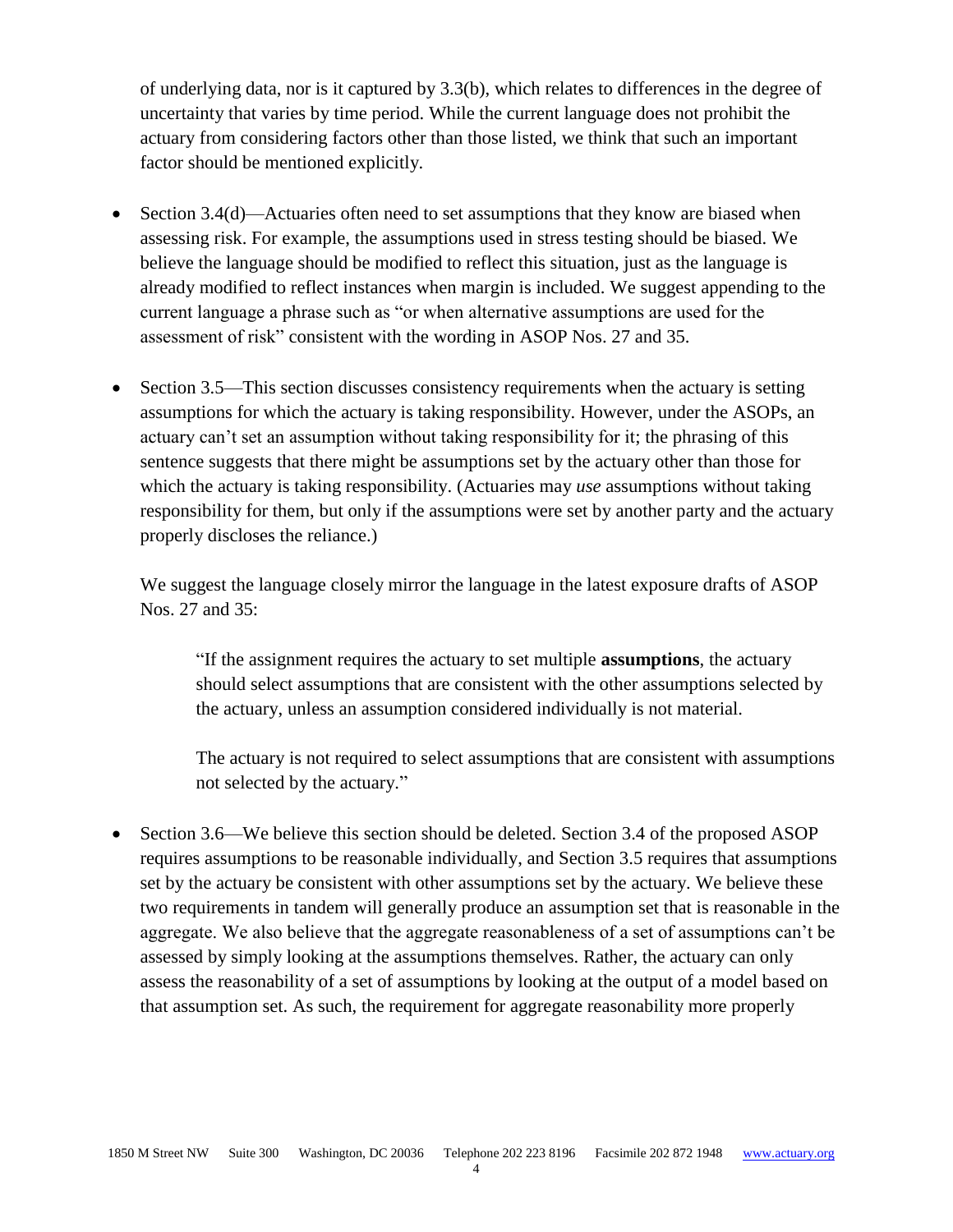belongs in the *Modeling* ASOP, and we note that Section 3.1.6(f) of the latest exposure draft on *Modeling* already requires this assessment.

- Section 3.11—To improve clarity and reduce redundancy, we recommend changing the second sentence to match that in the documentation section (i.e., Section 3.6) of the fourth exposure draft of the proposed *Modeling* ASOP. That sentence in the proposed *Modeling* ASOP is "The actuary should consider preparing such documentation in a form such that another actuary qualified in the same practice area could assess the reasonableness of the actuary's work or could assume the assignment if necessary."
- Section 4.1(c) —This section uses the term "actuarial finding," which may not be familiar to all actuaries, especially those in the retirement field. The term is not defined in this proposed ASOP, and although it is defined in ASOP No. 41, only ASOP No. 1 definitions are automatically considered part of other ASOPs. Therefore, to enhance clarity, we recommend including either a definition in this ASOP or a reference to the definition of the term contained in ASOP No. 41.
- Section  $4.2(d)$  —This section refers to "the disclosure in ASOP No. 41, section 4.2, of any prescribed assumptions set by law and prescribed assumptions set by another party." This reference is confusing because Section 4.2 of ASOP No. 41 relates only to "certain assumptions or methods prescribed by law" and makes no mention of prescribed assumptions set by another party. Currently, disclosures regarding assumptions set by another party (prescribed or otherwise) are covered in Section 4.3 of ASOP No. 41 and thus appear to be covered by the reference is Section 4.2(e) of this exposure draft. Therefore, we suggest deleting "and prescribed assumptions set by another party" from Section 4.2(d).

However, if the inclusion of prescribed assumptions set by another party in 4.2(d) was intentional, then it seems to be an attempt to indirectly modify ASOP No. 41. If that is the case, we think modifying ASOP No. 41 itself would minimize confusion among practitioners. But we would have concerns with any such modification, as it would appear to create a distinction between the disclosures applicable to prescribed assumptions set by another party and those applicable to non-prescribed assumptions selected by another party.

In particular, the new ASOP would weaken the existing guidance in ASOP No. 41 by stating that prescribed assumptions set by another party (which under ASOP No. 41 are disclosed under Section 4.3) are now subject only to the more limited disclosures under ASOP No. 41, Section 4.2. We do not believe this weakening of the ASOP No. 41 requirements is appropriate or in the best interest of the profession or the public.

\*\*\*\*\*\*\*\*\*\*\*\*\*\*\*\*\*\*\*\*